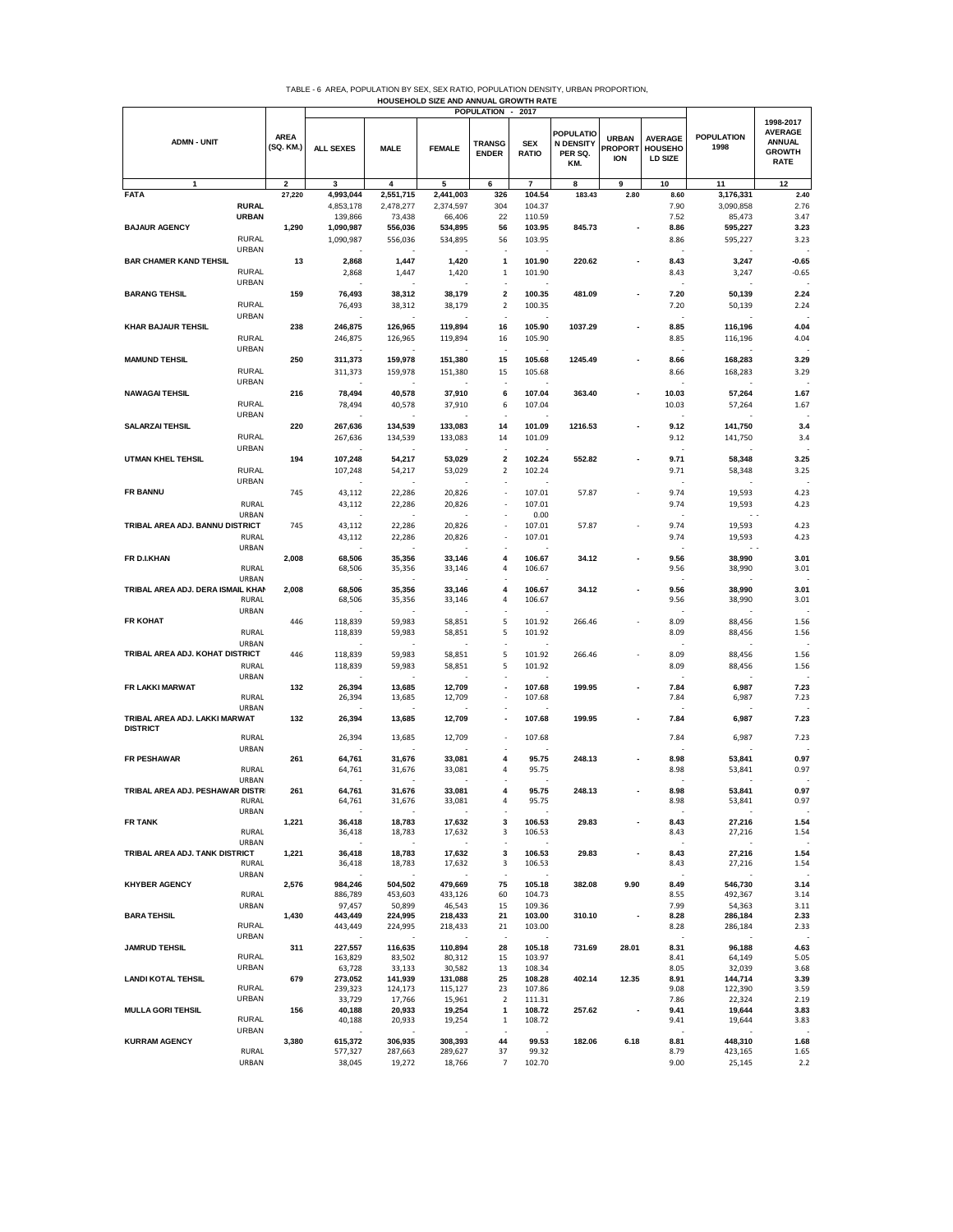|                            |                       |                          | <b>POPULATION</b><br>2017 |                  |               |                               |                            |                                                        |                                              |                                             |                           |                                                                       |
|----------------------------|-----------------------|--------------------------|---------------------------|------------------|---------------|-------------------------------|----------------------------|--------------------------------------------------------|----------------------------------------------|---------------------------------------------|---------------------------|-----------------------------------------------------------------------|
| <b>ADMN - UNIT</b>         |                       | <b>AREA</b><br>(SQ. KM.) | <b>ALL SEXES</b>          | <b>MALE</b>      | <b>FEMALE</b> | <b>TRANSG</b><br><b>ENDER</b> | <b>SEX</b><br><b>RATIO</b> | <b>POPULATIO</b><br><b>N DENSITY</b><br>PER SQ.<br>KM. | <b>URBAN</b><br><b>PROPORT</b><br><b>ION</b> | <b>AVERAGE</b><br><b>HOUSEHO</b><br>LD SIZE | <b>POPULATION</b><br>1998 | 1998-2017<br><b>AVERAGE</b><br>ANNUAL<br><b>GROWTH</b><br><b>RATE</b> |
|                            |                       | 2                        | 3                         | 4                | 5             | 6                             | $\overline{\mathbf{r}}$    | 8                                                      | 9                                            | 10                                          | 11                        | 12                                                                    |
| <b>CENTRAL KURRAM F.R</b>  |                       | 1,470                    | 229,007                   | 115,335          | 113,658       | 14                            | 101.48                     | 155.79                                                 |                                              | 8.14                                        | 181,416                   | 1.23                                                                  |
|                            | RURAL                 |                          | 229,007                   | 115,335          | 113,658       | 14                            | 101.48                     |                                                        |                                              | 8.14                                        | 181,416                   | 1.23                                                                  |
|                            | URBAN                 |                          |                           |                  |               |                               |                            |                                                        |                                              |                                             |                           |                                                                       |
| <b>LOWER KURRAM TEHSIL</b> |                       | 940                      | 133,929                   | 66,691           | 67,221        | 17                            | 99.21                      | 142.48                                                 | 24.30                                        | 9.15                                        | 81,323                    | 2.66                                                                  |
|                            | RURAL                 |                          | 101,386                   | 50,128           | 51,248        | 10                            | 97.81                      |                                                        |                                              | 9.09                                        | 64,220                    | 2.43                                                                  |
|                            | URBAN                 |                          | 32,543                    | 16,563           | 15,973        | 7                             | 103.69                     |                                                        |                                              | 9.36                                        | 17,103                    | 3.44                                                                  |
| <b>UPPER KURRAM TEHSIL</b> |                       | 970                      | 252,436                   | 124,909          | 127,514       | 13                            | 97.96                      | 260.24                                                 | 2.18                                         | 9.32                                        | 185,571                   | 1.63                                                                  |
|                            | <b>RURAL</b>          |                          | 246,934                   | 122,200          | 124,721       | 13                            | 97.98                      |                                                        |                                              | 9.38                                        | 177,529                   | 1.75                                                                  |
|                            | URBAN                 |                          | 5,502                     | 2,709            | 2,793         |                               | 96.99                      |                                                        |                                              | 7.38                                        | 8,042                     | $-1.97$                                                               |
| <b>MOHMAND AGENCY</b>      |                       | 2,296                    | 474,345                   | 241,549          | 232,755       | 41                            | 103.78                     | 206.60                                                 |                                              | 9.37                                        | 334,453                   | 1.85                                                                  |
|                            | RURAL                 |                          | 474,345                   | 241,549          | 232,755       | 41                            | 103.78                     |                                                        |                                              | 9.37                                        | 334,453                   | 1.85                                                                  |
| AMBAR UTMAN KHEL TEHSIL    | URBAN                 |                          |                           |                  | 30,538        | ÷,                            |                            | 226.93                                                 |                                              | 8.96                                        | 30,728                    |                                                                       |
|                            | <b>RURAL</b>          | 273                      | 61,951<br>61,951          | 31,413<br>31,413 | 30,538        | J.                            | 102.87<br>102.87           |                                                        |                                              | 8.96                                        | 30,728                    | 3.75<br>3.75                                                          |
|                            | URBAN                 |                          |                           |                  |               |                               |                            |                                                        |                                              |                                             |                           |                                                                       |
| <b>HALIM ZAI TEHSIL</b>    |                       | 211                      | 78,705                    | 40,530           | 38,163        | 12                            | 106.20                     | 373.01                                                 | ٠                                            | 8.81                                        | 48,418                    | 2.59                                                                  |
|                            | <b>RURAL</b>          |                          | 78,705                    | 40,530           | 38,163        | 12                            | 106.20                     |                                                        |                                              | 8.81                                        | 48,418                    | 2.59                                                                  |
|                            | URBAN                 |                          |                           |                  |               |                               |                            |                                                        |                                              |                                             |                           |                                                                       |
| <b>PINDIALI TEHSIL</b>     |                       | 454                      | 89,711                    | 45,952           | 43,752        | $\overline{\mathbf{r}}$       | 105.03                     | 197.60                                                 |                                              | 9.69                                        | 51,276                    | 2.98                                                                  |
|                            | <b>RURAL</b>          |                          | 89,711                    | 45,952           | 43,752        | 7                             | 105.03                     |                                                        |                                              | 9.69                                        | 51,276                    | 2.98                                                                  |
|                            | URBAN                 |                          |                           |                  |               |                               |                            |                                                        |                                              |                                             |                           |                                                                       |
| PRANG GHAR TEHSIL          |                       | 257                      | 36,569                    | 18,288           | 18,281        | Ĭ.                            | 100.04                     | 142.29                                                 |                                              | 8.21                                        | 18,620                    | 3.61                                                                  |
|                            | <b>RURAL</b>          |                          | 36,569                    | 18,288           | 18,281        |                               | 100.04                     |                                                        |                                              | 8.21                                        | 18,620                    | 3.61                                                                  |
|                            | URBAN                 |                          |                           |                  |               |                               |                            |                                                        |                                              |                                             |                           |                                                                       |
| <b>SAFI TEHSIL</b>         |                       | 322                      | 98,501                    | 50,353           | 48,142        | 6                             | 104.59                     | 305.90                                                 |                                              | 11.04<br>11.04                              | 71,503                    | 1.7<br>1.7                                                            |
|                            | <b>RURAL</b><br>URBAN |                          | 98,501                    | 50,353           | 48,142        | 6                             | 104.59                     |                                                        |                                              |                                             | 71,503                    |                                                                       |
| UPPER MOHMAND TEHSIL       |                       | 513                      | 51,154                    | 25,723           | 25,424        | 7                             | 101.18                     | 99.72                                                  |                                              | 8.87                                        | 80,177                    | $-2.33$                                                               |
|                            | <b>RURAL</b>          |                          | 51,154                    | 25,723           | 25,424        | 7                             | 101.18                     |                                                        |                                              | 8.87                                        | 80,177                    | $-2.33$                                                               |
|                            | URBAN                 |                          |                           |                  |               |                               |                            |                                                        |                                              |                                             |                           |                                                                       |
| YAKE GHUND TEHSIL          |                       | 266                      | 57,754                    | 29,290           | 28,455        | 9                             | 102.93                     | 217.12                                                 |                                              | 9.10                                        | 33,731                    | 2.87                                                                  |
|                            | <b>RURAL</b>          |                          | 57,754                    | 29,290           | 28,455        | 9                             | 102.93                     |                                                        |                                              | 9.10                                        | 33,731                    | 2.87                                                                  |
|                            | URBAN                 |                          |                           |                  |               |                               |                            |                                                        |                                              |                                             |                           |                                                                       |
| NORTH WAZIRISTAN AGENCY    |                       | 4,707                    | 540,546                   | 277,749          | 262,764       | 33                            | 105.70                     | 114.84                                                 | 0.81                                         | 8.46                                        | 361,246                   | 2.14                                                                  |
|                            | RURAL                 |                          | 536,182                   | 274,482          | 261,667       | 33                            | 104.90                     |                                                        |                                              | 8.47                                        | 355,281                   | 2.19                                                                  |
|                            | URBAN                 |                          | 4,364                     | 3,267            | 1,097         | ł.                            | 297.81                     |                                                        |                                              | 6.99                                        | 5,965                     | $-1.63$                                                               |
| DATTA KHEL TEHSIL          |                       | 1,807                    | 75,003                    | 37,377           | 37,619        | 7                             | 99.36                      | 41.51                                                  |                                              | 8.47                                        | 110,006                   | $-1.99$                                                               |
|                            | <b>RURAL</b>          |                          | 75,003                    | 37,377           | 37,619        | 7                             | 99.36                      |                                                        |                                              | 8.47                                        | 110,006                   | $-1.99$                                                               |
| <b>DOSSALI TEHSIL</b>      | URBAN                 | 250                      | 39,945                    | 20,770           | 19,173        | 2                             | 108.33                     | 159.78                                                 |                                              | 9.33                                        | 20,482                    | 3.57                                                                  |
|                            | <b>RURAL</b>          |                          | 39,945                    | 20,770           | 19,173        | $\overline{\mathbf{c}}$       | 108.33                     |                                                        |                                              | 9.33                                        | 20,482                    | 3.57                                                                  |
|                            | URBAN                 |                          |                           |                  |               |                               |                            |                                                        |                                              |                                             |                           |                                                                       |
| <b>GHARYUM TEHSIL</b>      |                       | 320                      | 11,811                    | 6,339            | 5,467         | 5                             | 115.95                     | 36.91                                                  |                                              | 6.85                                        | 3,917                     | 5.97                                                                  |
|                            | RURAL                 |                          | 11,811                    | 6,339            | 5,467         | 5                             | 115.95                     |                                                        |                                              | 6.85                                        | 3,917                     | 5.97                                                                  |
|                            | URBAN                 |                          |                           |                  |               |                               |                            |                                                        |                                              |                                             |                           |                                                                       |
| <b>GHULAM KHAN TEHSIL</b>  |                       | 191                      | 27,015                    | 14,228           | 12,786        | 1                             | 111.28                     | 141.44                                                 |                                              | 7.56                                        | 13,251                    | 3.81                                                                  |
|                            | RURAL                 |                          | 27,015                    | 14,228           | 12,786        | $\mathbf 1$                   | 111.28                     |                                                        |                                              | 7.56                                        | 13,251                    | 3.81                                                                  |
|                            | URBAN                 |                          |                           |                  |               |                               |                            |                                                        |                                              |                                             |                           |                                                                       |
| <b>MIR ALI TEHSIL</b>      |                       | 605                      | 184,986                   | 94,496           | 90,481        | 9                             | 104.44                     | 305.76                                                 |                                              | 7.70                                        | 93,855                    | 3.63                                                                  |
|                            | <b>RURAL</b>          |                          | 184,986                   | 94,496           | 90,481        | 9                             | 104.44                     |                                                        |                                              | 7.70                                        | 93,855                    | 3.63                                                                  |
| <b>MIRAN SHAH TEHSIL</b>   | URBAN                 | 402                      | 100,644                   | 51,870           | 48,772        | 2                             | 106.35                     | 250.36                                                 | 4.34                                         | 9.16                                        | 67,530                    | 2.12                                                                  |
|                            | RURAL                 |                          | 96,280                    | 48,603           | 47,675        | $\overline{\mathbf{2}}$       | 101.95                     |                                                        |                                              | 9.23                                        | 61,565                    | 2.38                                                                  |
|                            | URBAN                 |                          | 4,364                     | 3,267            | 1,097         |                               | 297.81                     |                                                        |                                              | 6.99                                        | 5,965                     | $-1.63$                                                               |
| <b>RAZMAK TEHSIL</b>       |                       | 191                      | 15,681                    | 8,229            | 7,451         | $\mathbf{1}$                  | 110.44                     | 82.10                                                  |                                              | 6.91                                        | 5,729                     | 5.43                                                                  |
|                            | <b>RURAL</b>          |                          | 15,681                    | 8,229            | 7,451         | 1                             | 110.44                     |                                                        |                                              | 6.91                                        | 5,729                     | 5.43                                                                  |
|                            | URBAN                 |                          |                           |                  |               |                               |                            |                                                        |                                              |                                             |                           |                                                                       |
| SHEWA TEHSIL               |                       | 393                      | 39,290                    | 19,997           | 19,290        | 3                             | 103.67                     | 99.97                                                  |                                              | 9.59                                        | 22,956                    | 2.86                                                                  |
|                            | RURAL                 |                          | 39,290                    | 19,997           | 19,290        |                               | 103.67                     |                                                        |                                              | 9.59                                        | 22,956                    | 2.86                                                                  |
|                            | URBAN                 |                          |                           |                  |               |                               |                            |                                                        |                                              |                                             |                           |                                                                       |
| <b>SPINWAM TEHSIL</b>      |                       | 548                      | 46,171                    | 24,443           | 21,725        | 3                             | 112.51                     | 84.25                                                  |                                              | 12.43                                       | 23,520                    | 3.61                                                                  |
|                            | RURAL                 |                          | 46,171                    | 24,443           | 21,725        | 3                             | 112.51                     |                                                        |                                              | 12.43                                       | 23,520                    | 3.61                                                                  |
|                            | URBAN                 |                          | 254,303                   |                  |               |                               |                            |                                                        |                                              |                                             | 225,441                   |                                                                       |
| <b>ORAKZAI AGENCY</b>      | RURAL                 | 1,538                    | 254,303                   | 127,564          | 126,728       | 11<br>11                      | 100.66<br>100.66           | 165.35                                                 |                                              | 8.00<br>8.00                                | 225,441                   | 0.63<br>0.63                                                          |
|                            | URBAN                 |                          |                           | 127,564          | 126,728       |                               |                            |                                                        |                                              |                                             |                           |                                                                       |
| <b>CENTRAL TEHSIL</b>      |                       | 399                      | 59,132                    | 29,440           | 29,691        | 1                             | 99.15                      | 148.20                                                 |                                              | 8.91                                        | 47,122                    | $1.2$                                                                 |
|                            | RURAL                 |                          | 59,132                    | 29,440           | 29,691        | 1                             | 99.15                      |                                                        |                                              | 8.91                                        | 47,122                    | $1.2$                                                                 |
|                            | URBAN                 |                          |                           |                  |               |                               |                            |                                                        |                                              |                                             |                           |                                                                       |
| <b>ISMAIL ZAI TEHSIL</b>   |                       | 275                      | 23,963                    | 12,058           | 11,905        | ٠                             | 101.29                     | 87.14                                                  |                                              | 8.28                                        | 28,843                    | $-0.97$                                                               |
|                            | RURAL                 |                          | 23,963                    | 12,058           | 11,905        |                               | 101.29                     |                                                        |                                              | 8.28                                        | 28,843                    | -0.97                                                                 |
|                            | URBAN                 |                          |                           |                  |               |                               |                            |                                                        |                                              |                                             |                           |                                                                       |
| <b>LOWER TEHSIL</b>        |                       | 565                      | 107,323                   | 53,767           | 53,550        | 6                             | 100.41                     | 189.95                                                 |                                              | 8.16                                        | 65.416                    | 2.63                                                                  |
|                            | RURAL                 |                          | 107,323                   | 53,767           | 53,550        | 6                             | 100.41                     |                                                        |                                              | 8.16                                        | 65,416                    | 2.63                                                                  |
|                            | URBAN                 |                          |                           |                  |               |                               |                            |                                                        |                                              |                                             |                           |                                                                       |
| <b>UPPER TEHSIL</b>        |                       | 299                      | 63,885                    | 32,299           | 31,582        | 4<br>4                        | 102.27                     | 213.66                                                 | $\blacksquare$                               | 7.04                                        | 84,060                    | $-1.43$                                                               |
|                            | RURAL<br>URBAN        |                          | 63,885                    | 32,299           | 31,582        |                               | 102.27                     |                                                        |                                              | 7.04                                        | 84,060                    | $-1.43$                                                               |
| SOUTH WAZIRISTAN AGENCY    |                       | 6,620                    | 675,215                   | 355,611          | 319,554       | 50                            | 111.28                     | 102.00                                                 |                                              | 7.98                                        | 429,841                   | 2.4                                                                   |
|                            | RURAL                 |                          | 675,215                   | 355,611          | 319,554       | 50                            | 111.28                     |                                                        |                                              | 7.98                                        | 429,841                   | 2.4                                                                   |
|                            | URBAN                 |                          | $\sim$                    | $\sim$           |               | ÷,                            | ÷.                         |                                                        |                                              |                                             | $\sim$ $\sim$             |                                                                       |
| <b>BIRMIL TEHSIL</b>       |                       | 923                      | 104,282                   | 54,323           | 49,948        | 11                            | 108.76                     | 112.98                                                 |                                              | 9.44                                        | 58,512                    | 3.08                                                                  |
|                            | RURAL                 |                          | 104,282                   | 54,323           | 49,948        | 11                            | 108.76                     |                                                        |                                              | 9.44                                        | 58,512                    | 3.08                                                                  |
|                            | URBAN                 |                          |                           |                  |               |                               |                            |                                                        |                                              |                                             |                           |                                                                       |